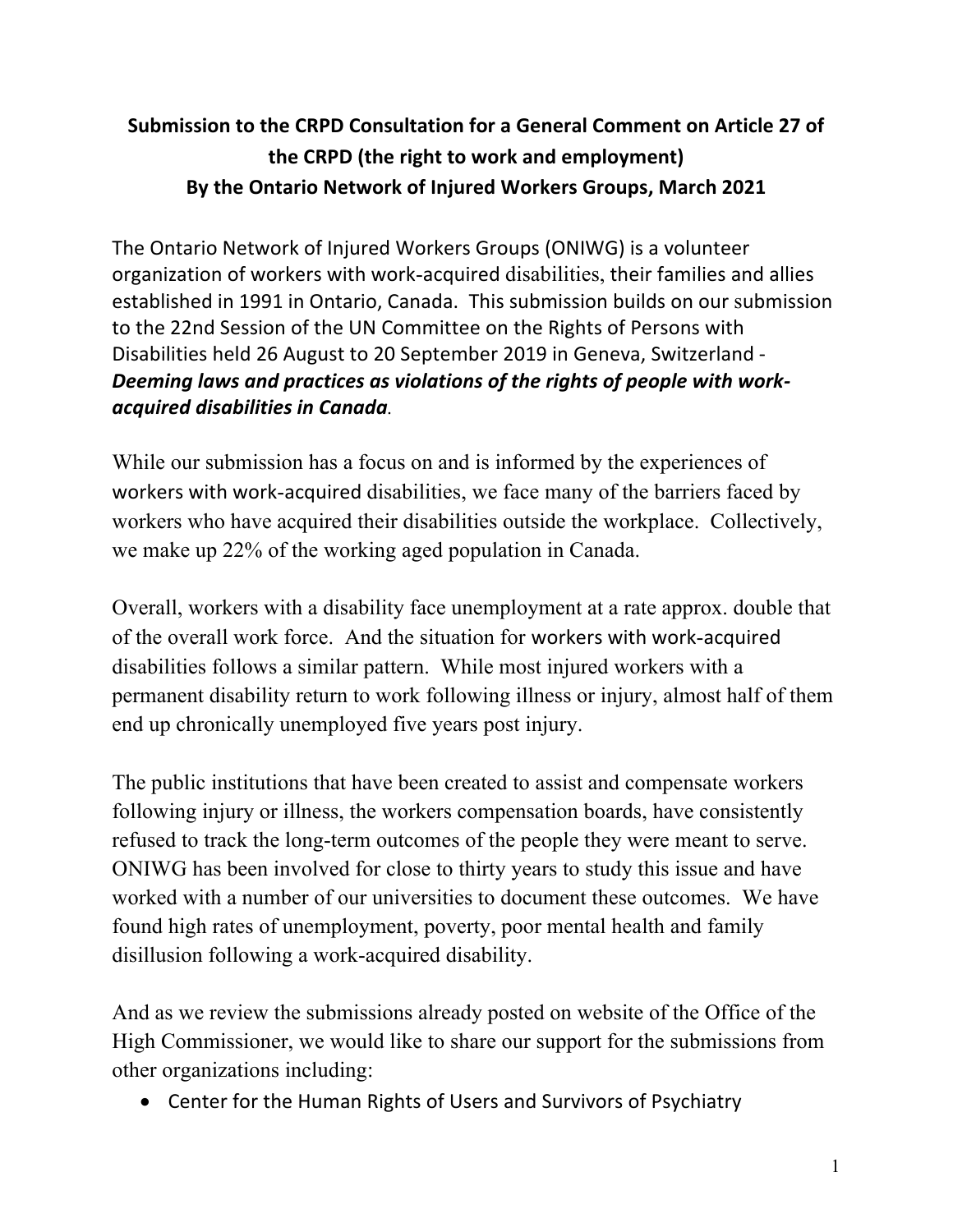- Equal Rights for Every Person with a Disability Belgium
- Foundation Activation

ONIWG submits the following comments for your consideration in preparing a revision of the draft general comment. We reference the respective section number

**ix. Interpretation of article 27(g) Employment of persons with disabilities in the public sector** 

Countries may establish targets for the employment of persons with disabilities and request annual reporting by all relevant public authorities that inform how they are complying with these targets and the measures they have taken or are planning to take.

*The Federal Government of Canada has historically established targets in the federally regulated sector – banking, transportation & communications, etc. (approx. 10% of the work force). Targets were not met, and we saw some decreases over time. More recently, they established targets in the federal civic service. The Public Service Commission of Canada just released a report that included:*

• *persons with disabilities experienced the largest drop in representation of any of the employment equity groups, with decreases in representation at the assessment and appointment stages*

*The vast majority of the work force is under provincial jurisdictions where targets are not common. In terms of workers with work-acquired disabilities, they are usually under the auspices of the provincial workers compensation boards. We have been asking that our provincial board report on an annual basis on the employment status of workers with work-acquired disabilities for about 30 years with little or no success.*

*A recent report from the Institute for Work & Health found a 30.4% unemployment rate 18 months post injury.*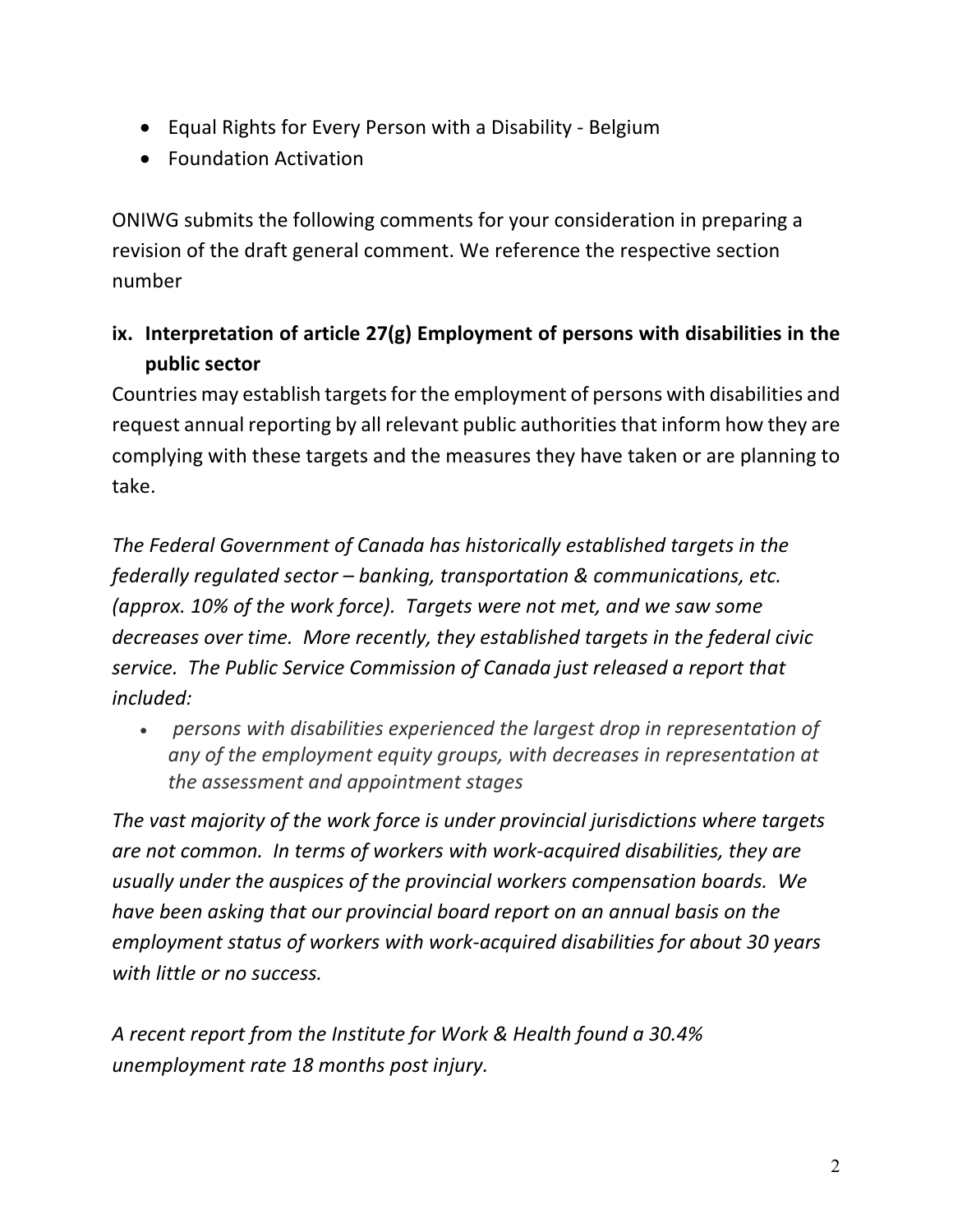We therefore request that the new general comment advise all governments to ensure that employment injury compensation systems adopt follow-up reporting on the employment outcomes of work injury compensation claimants with longterm work-acquired disabilities.

## **xi. Interpretation of article 27 (k) Return-to-work programmes**

Persons with disabilities may have acquired their disability while being in employment. In these contexts, States parties should have programmes in place that would ensure that persons with disabilities could retain their employment or return to work after having undergone the required health-related rehabilitation.

…

In its considerations, the Committee recalled that article 27 (1) of the Convention required States parties to recognize the right of persons with disabilities to retain their employment, on an equal basis with others; to take all appropriate steps, including through legislation, to prohibit discrimination on the basis of disability with regard to the continuance of employment; and to ensure that reasonable accommodation was provided to persons who acquired a disability during the course of employment.

*In Ontario Canada, workers with work-acquired disabilities usually turn to our public workers compensation board, now called the Workplace Safety and Insurance Board (WSIB). The WSIB does offer return to work programs if seen as necessary.*

*Overall, there are key contraventions of this section of the CRPD.* 

*1) We hear of many instances where the required health-related rehabilitation is cut short. The treating health care professionals are prescribing time to heal and the WSIB disregards that advice and without any contradictory medical information, forces workers back to work before they have healed. The WSIB promotes the practice of "Better at Work", with the discourse the sooner a worker returns to work the better.* 

*If the worker chooses to follow their doctor's advice and stay off work to*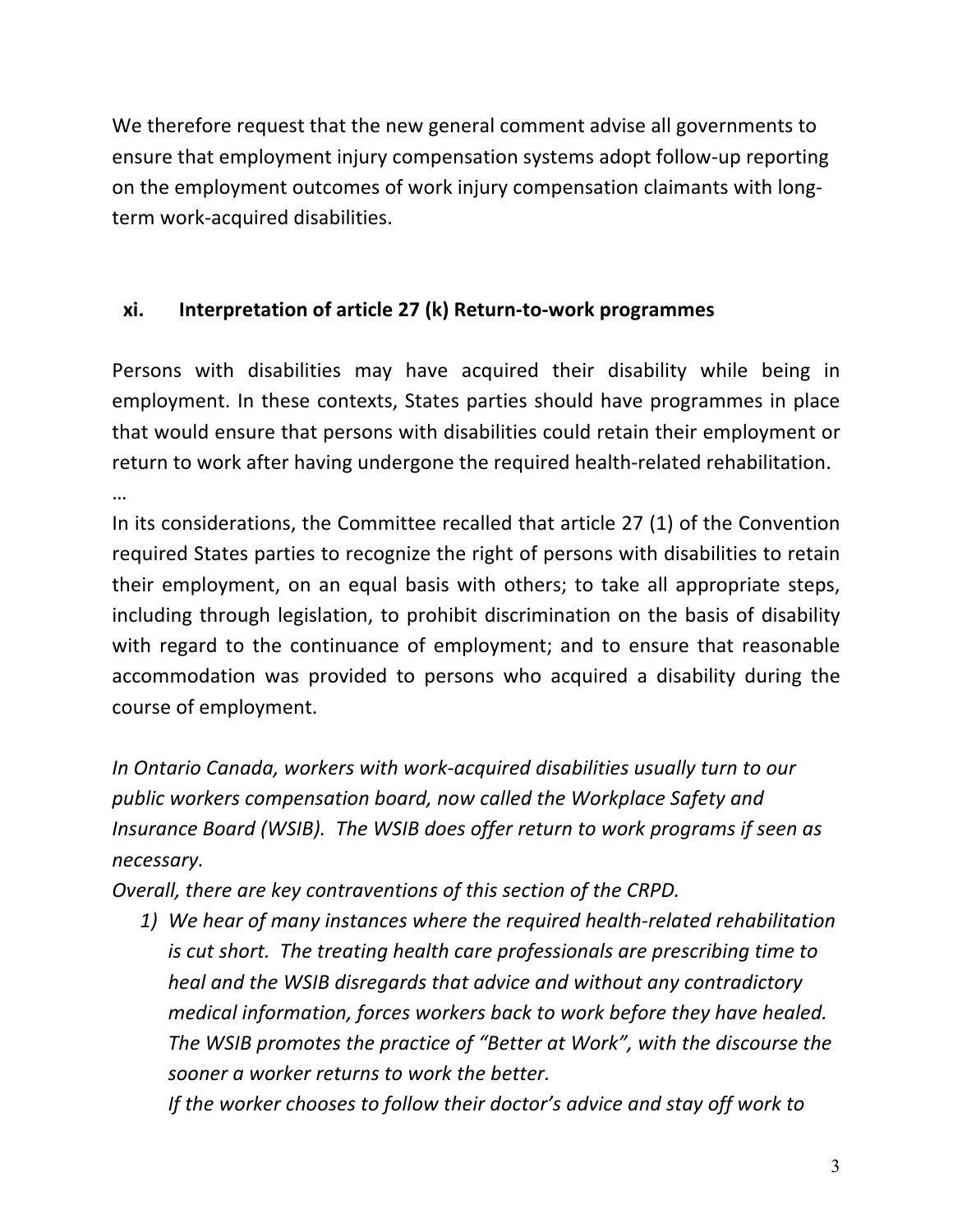*heal, they are often cut off their income support from the WSIB. And if the worker returns to work prematurely, they have a high risk of reinjury and further disability. (Another study at the Institute of Work and Health found a 45% re-injury rate). And if that worker with a disability then goes back to the WSIB, they are far too often denied any further support, eventually leading to that road on poverty and unemployment.*

ONIWG requests that the text of the General Comment requests that all governments ensure humane and dignified treatment of people with workacquired disabilities in the employment injury benefit system.

**3. States parties' obligations**

## **b) Immediate obligations**

I - Non-discrimination, particularly on the basis of disability or multiple grounds

Pertinent legislation should prevent any intentional or unintentional discrimination based on disability.

Legislation should protect persons with disabilities from discriminatory dismissal on the basis of disability, in particular in situations where people acquire an impairment while at work. In these situations, there should be an obligation, including as a form of reasonable accommodation, on the employer to retain the worker and offer them the necessary support to keep their position or, if this is not possible, alternative work should be offered.

*While there are some limited provisions from discriminatory dismissal on the basis of disability under the WSIB in Ontario, the fact that almost 50% of workers with a work acquired disability end up chronically unemployed speaks to the ineffectiveness of these provisions. The recent report from the Institute for Work & Health cited previously found only 60% of the workers were still employed by the accident employer 18 months post injury.*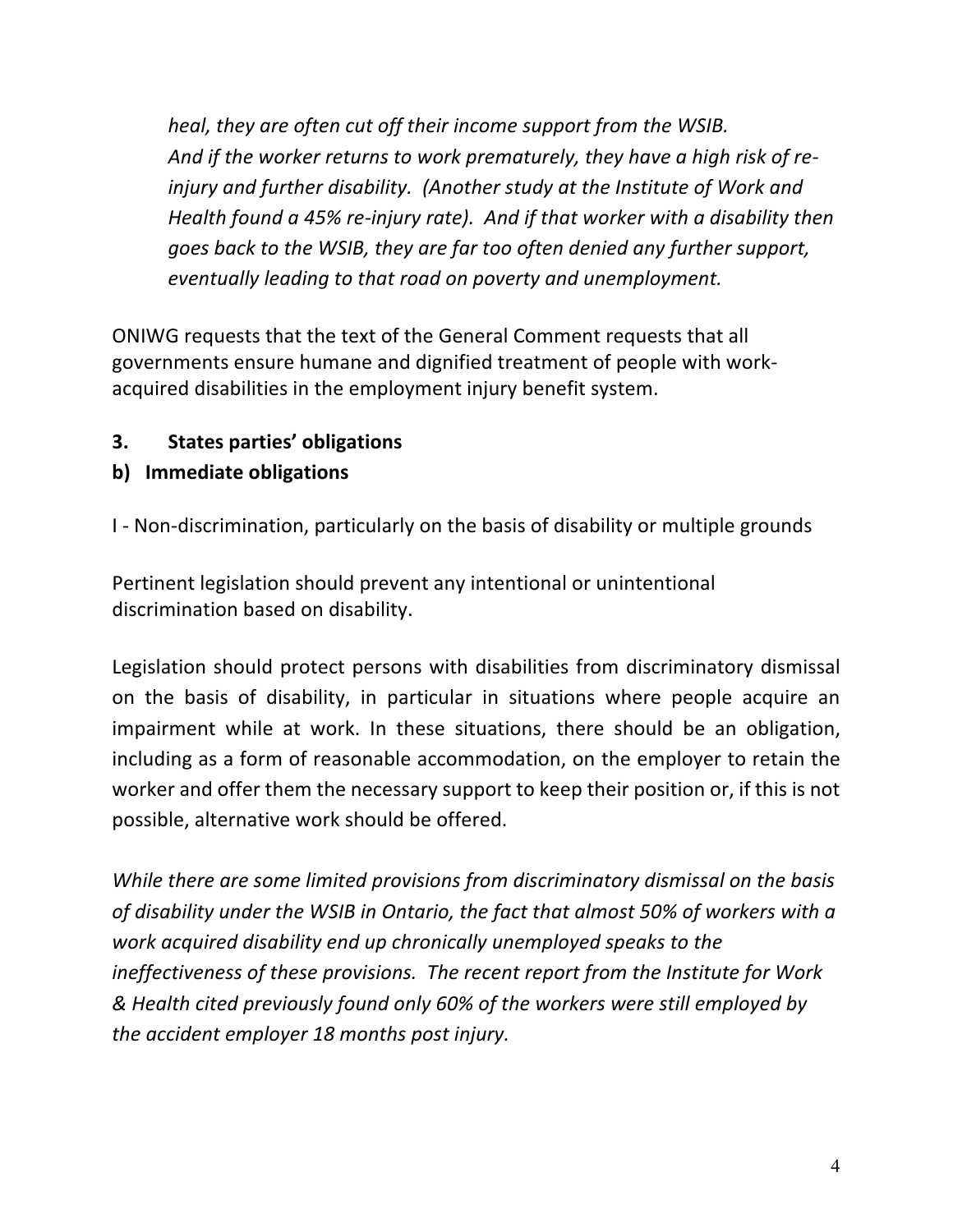*A similar number was found for workers who only had a temporary disability who had lost some time from work. This speaks clearly to discrimination because of injury and disability by many employers in Ontario. And not only are employers not held accountable, but they have also seen the premiums they pay to the WSIB for coverage reduced by 50% in the last ten years.* 

*Another result of this discrimination is the suppression of claims for work related injury or disease. Research has shown an alarming number of workers (between 30 – 60%) never report their injury or disease because of fear of losing their job.*

*At the same time, we are seeing a negative impact on Occupational Health & Safety systems which rely on reporting accidents or diseases in order to put in place preventative measures.*

*O*NIWG requests that the text of the General Comment asks all governments to ensure protection against discrimination for people with work-acquired disabilities in the employment injury benefit system. Disabled workers should not be discriminated against for filing a claim for income security and should not have to fear termination of employment or the pressure to end their medical treatment from employers who are concerned about maintaining a low experience rating.

### **4. Relationship with other provisions of the CRPD**

The interrelatedness of the right to work and employment with other rights enshrined in the CRPD should not come at the expense of persons with disabilities. As an example, disability benefits which are delivered in light of ensuring an adequate standard of living to persons with disabilities, are compatible with article 28 of the CRPD. However, disability benefits that are not compatible with employment create a situation where persons with disabilities have to opt between accessing a benefit and accessing employment.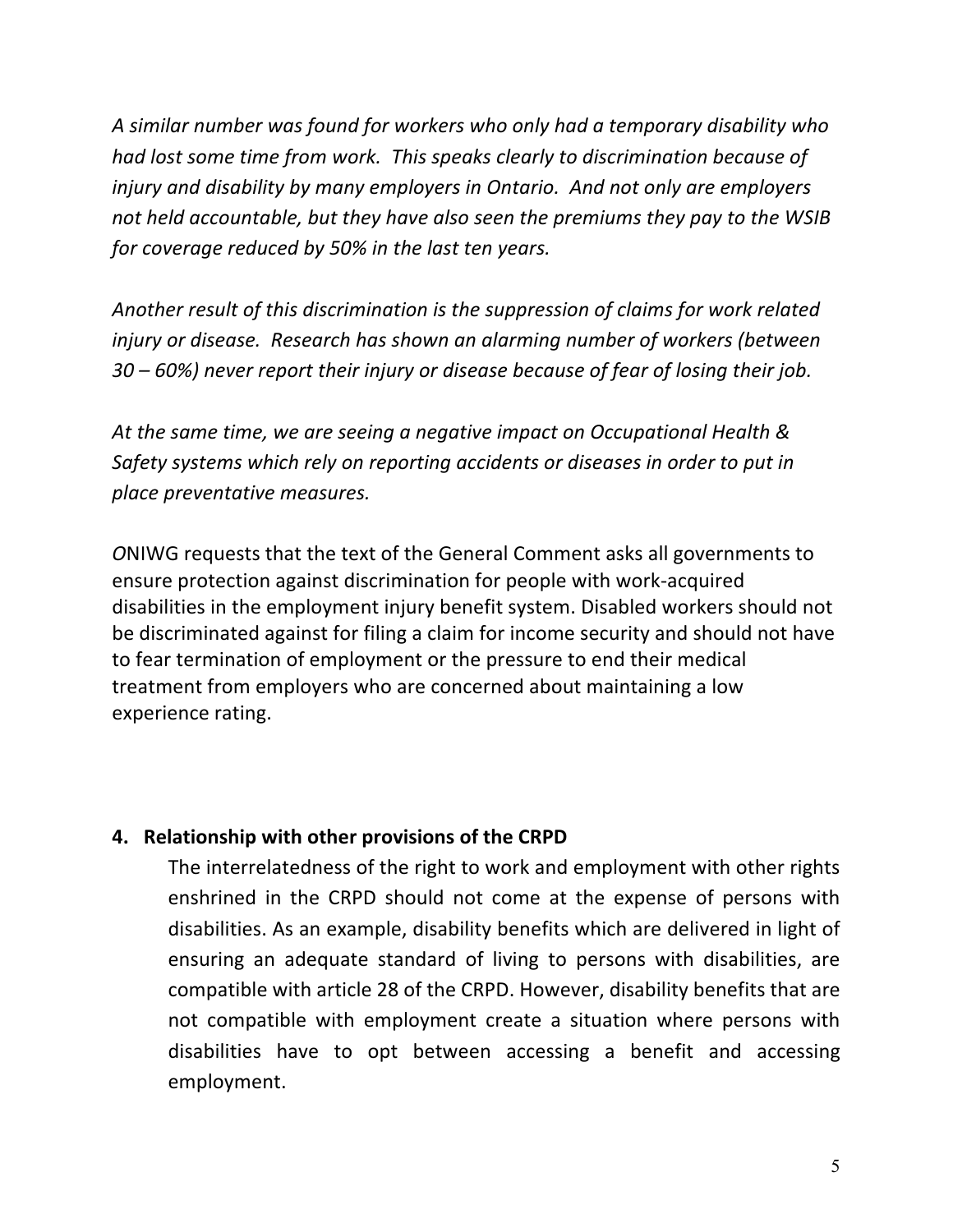*This issue is exactly what many workers with a disability face.* 

*Our submission in 2019- Deeming laws and practices as violations of the rights of people with work-acquired disabilities in Canada - highlights this practice by the WSIB in Ontario. Specifically, when the employer is unwilling or unable to take their worker back, that worker is assessed by the WSIB to determine what other employment is suitable. The worker is normally asked to choose among three options for their new career goal. If the disabled worker chooses a career option that could replace their pre-accident earnings, they are deemed (often without their knowledge) to have those earnings even if they have not been employed in that career or any other work and within 3 - 6 months their income support benefits are terminated.*

*When these workers aren't able to secure employment in the environment where people with disabilities aren't valved by many employers, they may turn to public social assistance for support. Provincial disability payments are quite low – only bringing the individual within 50% of the poverty line. And when that worker is able to earn additional income, he/she will have most of it clawed back by the system. And the process of reporting this new income often creates overpayments of social assistance that are deducted the following month perhaps leaving the individual unable to cover their rent resulting in homelessness.*

*Instead of reducing barriers for people with a disability, the public systems in Ontario have created barriers to an adequate standard of living for many. These practices are clearly in contravention of the CRPD.*

ONIWG requests that the new General Comment state that income security for people with work-acquired disabilities is a fundamental human right, and that income security must be sufficient so that people are able to live a dignified human life.

## *Summary*

*We appreciate the opportunity to share these comments with the CRDP Committee and look forward to working with the OHCHR, the Committee and our*